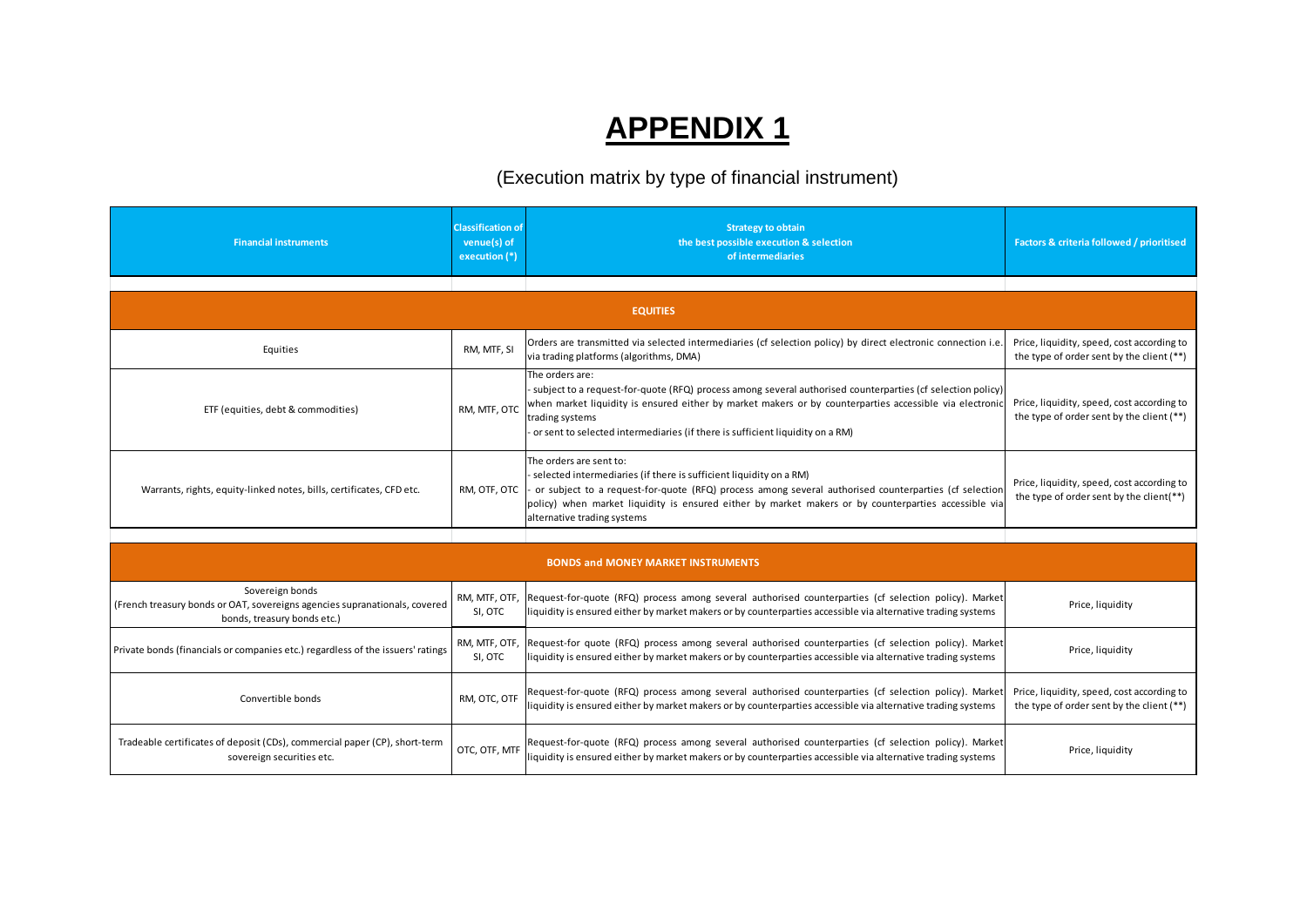| <b>Financial instruments</b>                                                                                                                | <b>Classification of</b><br>venue(s) of<br>execution (*) | <b>Strategy to obtain</b><br>the best possible execution & selection<br>of intermediaries                                                                                                                                                                                                                                                     | <b>Factors &amp; criteria followed / prioritised</b>                                    |
|---------------------------------------------------------------------------------------------------------------------------------------------|----------------------------------------------------------|-----------------------------------------------------------------------------------------------------------------------------------------------------------------------------------------------------------------------------------------------------------------------------------------------------------------------------------------------|-----------------------------------------------------------------------------------------|
|                                                                                                                                             |                                                          |                                                                                                                                                                                                                                                                                                                                               |                                                                                         |
|                                                                                                                                             |                                                          | <b>FUTURES and OTHER LISTED DERIVATIVES</b>                                                                                                                                                                                                                                                                                                   |                                                                                         |
| Futures<br>(Futures contracts for equity indices, baskets of equity or debt, interest-rate<br>swaps or indices, forex, etc.)                | RM, OTC                                                  | The orders are sent to:<br>selected intermediaries (if there is sufficient liquidity on a RM)<br>or subject to a request-for-quote (RFQ) process among several authorised counterparties (cf selection<br>policy) when market liquidity is ensured either by market makers or by counterparties accessible via<br>alternative trading systems | Price, liquidity, speed, cost according to<br>the type of order sent by the client (**) |
| <b>Futures options</b><br>(Futures contracts for equity indices, baskets of equity or debt, interest-rate<br>swaps or indices, forex, etc.) | RM, OTC                                                  | The orders are sent to:<br>selected intermediaries (if there is sufficient liquidity on a RM)<br>or subject to a request-for-quote (RFQ) process among several authorised counterparties (cf selection<br>policy) when market liquidity is ensured either by market makers or by counterparties accessible via<br>alternative trading systems | Price, liquidity, speed, cost according to<br>the type of order sent by the client (**) |
|                                                                                                                                             |                                                          |                                                                                                                                                                                                                                                                                                                                               |                                                                                         |
|                                                                                                                                             |                                                          | <b>OTC</b> derivatives (except forex)                                                                                                                                                                                                                                                                                                         |                                                                                         |
| Credit derivatives for a single issuer, index or tranche of index<br>(Index options, ITRAXX, CDX, etc.)                                     | MTF, SEF, OTF,<br>SI, OTC                                | Request-for-quote (RFQ) process among several authorised counterparties (cf selection policy). Market<br>liquidity is ensured either by market makers or by counterparties accessible via alternative trading systems                                                                                                                         | Price, liquidity                                                                        |
| Other OTC derivatives<br>(interest-rate swaps, inflation swaps, swaptions, cap & floor, etc.)                                               | MTF, SEF, OTF,<br>SI, OTC                                | Request-for-quote (RFQ) process among several authorised counterparties (cf selection policy). Market<br>liquidity is ensured either by market makers or by counterparties accessible via alternative trading systems                                                                                                                         | Price, liquidity                                                                        |
|                                                                                                                                             |                                                          |                                                                                                                                                                                                                                                                                                                                               |                                                                                         |
|                                                                                                                                             |                                                          | <b>FOREIGN EXCHANGE</b>                                                                                                                                                                                                                                                                                                                       |                                                                                         |
| Spot                                                                                                                                        | OTF, OTC, MTF                                            | Request-for-quote (RFQ) process among several authorised counterparties (cf selection policy). Market<br>liquidity is ensured either by market makers or by counterparties accessible via alternative trading systems                                                                                                                         | Price, liquidity                                                                        |
| Forwards, swaps                                                                                                                             | OTF, OTC, MTF                                            | Request-for-quote (RFQ) process among several authorised counterparties (cf selection policy). Market<br>liquidity is ensured either by market makers or by counterparties accessible via alternative trading systems                                                                                                                         | Price, liquidity                                                                        |
| Options                                                                                                                                     | OTF, OTC                                                 | Request-for-quote (RFQ) process among several authorised counterparties (cf selection policy). Market<br>liquidity is ensured either by market makers or by counterparties accessible via alternative trading systems                                                                                                                         | Price, liquidity                                                                        |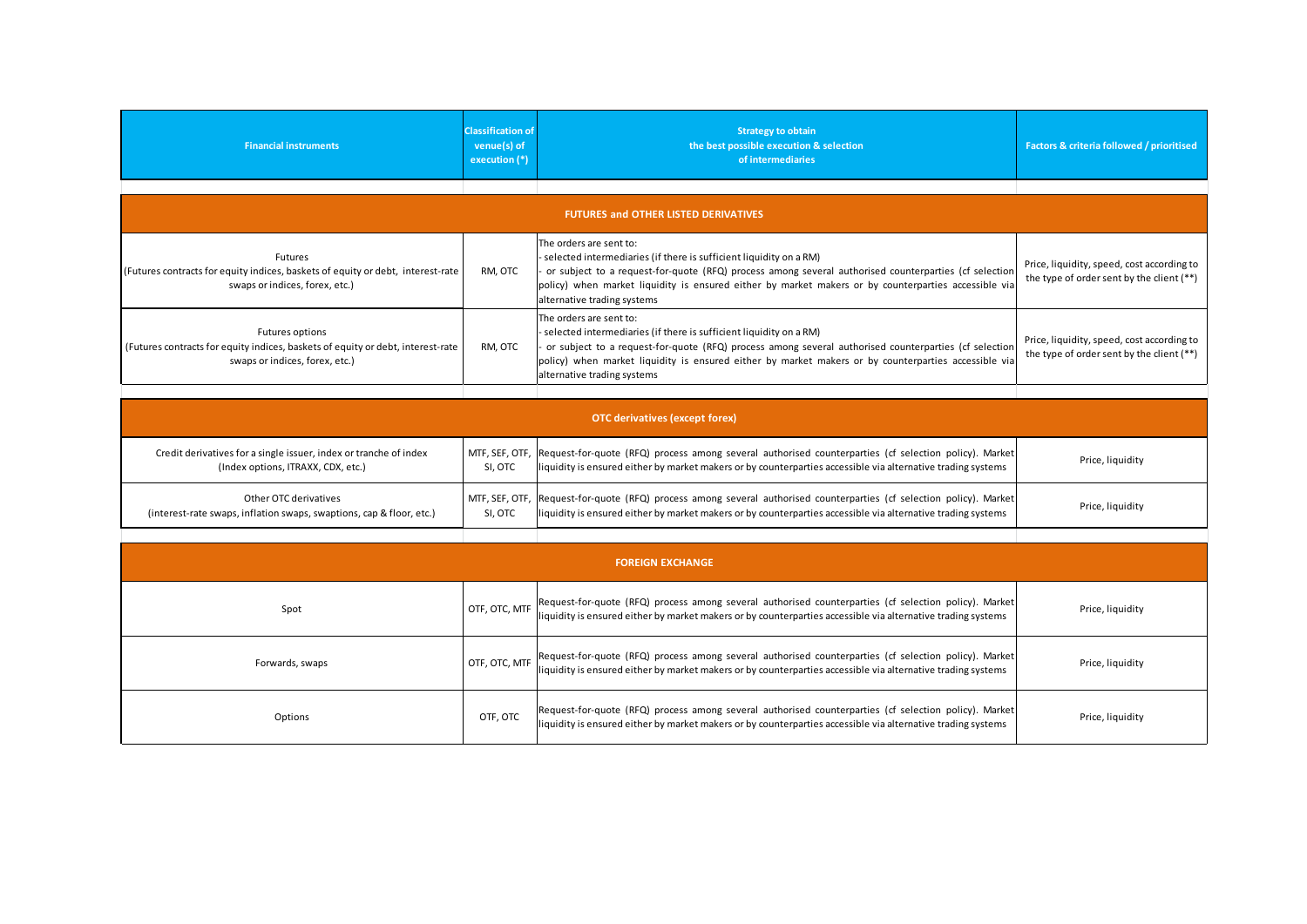|                              | <b>Classification of</b>   | <b>Strategy to obtain</b>               |                                                      |
|------------------------------|----------------------------|-----------------------------------------|------------------------------------------------------|
| <b>Financial instruments</b> | $v$ enue(s) of             | the best possible execution & selection | <b>Factors &amp; criteria followed / prioritised</b> |
|                              | $\sqrt{e}$ execution $(*)$ | of intermediaries                       |                                                      |
|                              |                            |                                         |                                                      |

| <b>Financial instruments</b>                                                                                                                                                                            | <b>Classification of</b><br>venue(s) of<br>execution (*) | <b>Strategy to obtain</b><br>the best possible execution & selection<br>of intermediaries                                                                                                                                                                  | Factors & criteria followed / prioritised |
|---------------------------------------------------------------------------------------------------------------------------------------------------------------------------------------------------------|----------------------------------------------------------|------------------------------------------------------------------------------------------------------------------------------------------------------------------------------------------------------------------------------------------------------------|-------------------------------------------|
| <b>SECURITIES FINANCING TRANSACTIONS</b>                                                                                                                                                                |                                                          |                                                                                                                                                                                                                                                            |                                           |
| Lending / borrowing                                                                                                                                                                                     | OTC, MTF                                                 | Request-for-quote (RFQ) process among several authorised counterparties (cf selection policy). Market<br>liquidity is ensured either by counterparties accessible via alternative trading systems or via the responses<br>to IOI (indications of interest) | Price, liquidity                          |
| Repo / Reverse repo                                                                                                                                                                                     | <b>OTC</b>                                               | Request-for-quote (RFQ) process among several authorised counterparties (cf selection policy) or responses<br>to IOI (indications of interest).                                                                                                            | Price, liquidity                          |
|                                                                                                                                                                                                         |                                                          |                                                                                                                                                                                                                                                            |                                           |
| Linked orders involving a combination of interventions, often in opposite<br>directions, in various instruments or types of instruments (arbitrage, assets +<br>hedging, more complex rebalancing etc.) | RM, MTF, OTF,<br>SI, OTC                                 | <b>PACKAGES</b><br>Tailored execution strategy for each package determined by the trader taking into account the individual<br>characteristics of each instrument and overall liquidity of the group                                                       | Price, liquidity                          |

| <b>PACKAGES</b>                                                                                                                     |         |                                                                                                                                                                                                                                                                              |                  |  |
|-------------------------------------------------------------------------------------------------------------------------------------|---------|------------------------------------------------------------------------------------------------------------------------------------------------------------------------------------------------------------------------------------------------------------------------------|------------------|--|
| $\alpha$ directions, in various instruments or types of instruments (arbitrage, assets +<br>hedging, more complex rebalancing etc.) | SI, OTC | Linked orders involving a combination of interventions, often in opposite   RM, MTF, OTF,  Tailored execution strategy for each package determined by the trader taking into account the individual<br>characteristics of each instrument and overall liquidity of the group | Price, liquidity |  |

(\*)

RM: Regulated market (e.g. NYSE Euronext, LSE, etc.)<br>MTF (or SMN for Système Multilatéral de Négociation): Multilateral Trading Facility, which is a system used by an investment services provider or market company to organ (\*)<br>The diging, more complex rebalancing etc.)<br>MTF (or SMN for Systems Multilatéral de Négociation): Multilateral Trading Facility, which is a system used by an investment services provider or market company to organise th having the quality of a regulated market. (E.g. Chi-X, Turquoise, etc.)

SI: Systematic Internaliser, which executes client orders outside RMs and MTFs by acting directly as a counterparty and committing its equity capital,<br>SEF: "Swap Execution Facility", an electronic platform which the US reg (\*)<br>**RM:** Regulated market (e.g. NYSE Euronext, LSE, etc.)<br>BIT for SMN for Systeme Multilatéral de Négociation): Multilateral Trading Facility, which is a system used by an investment services provider or market company to (\*)<br>MM: Regulated market (e.g. NYSE Euronext, LSE, etc.)<br>MTF (or SMM for Systeme Multilateral de Négociation): Multilateral Trading Facility, which is a system used by an investment services provider or market company to o and similar instruments (certificates, ETF) can be traded

**OTC** (Over The Counter): Over-the-counter market